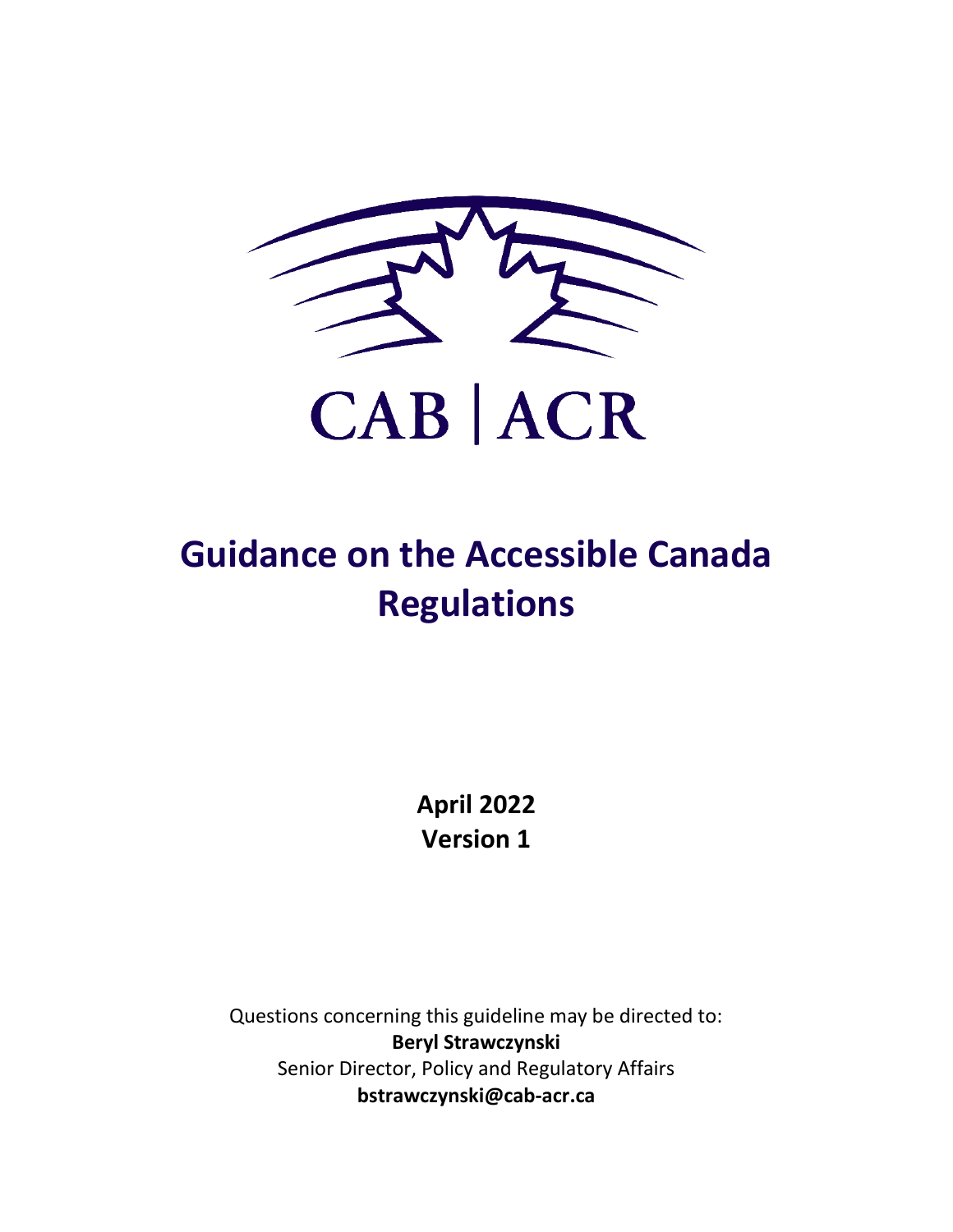# <span id="page-1-0"></span>**ABOUT THE CANADIAN ASSOCIATION OF BROADCASTERS**

The Canadian Association of Broadcasters (CAB) is the national voice of Canada's private broadcasters. Our goal is to represent and advance the interests of Canada's private broadcasters in the social, cultural and economic fabric of the country.

### <span id="page-1-1"></span>**ABOUT THIS GUIDANCE**

This document was prepared by the CAB to assist broadcasting entities in fulfilling their accessibility regulatory obligations under the Accessible Canada Act. The document is not prescriptive, and the sample plan may need to be modified to reflect your entity's unique needs and resources.

### <span id="page-1-2"></span>**DISCLAIMER**

This document is provided for general information only. Each entity is responsible for understanding and complying with its legal obligations and for developing its own policies, procedures, and materials. This document does not include or constitute legal or professional advice from the CAB. Users are encouraged to seek independent advice to ensure compliance with legislative obligations.

### <span id="page-1-3"></span>**RELEVANT LEGISLATION AND REGULATIONS**

[Accessible Canada Act](https://laws-lois.justice.gc.ca/eng/acts/A-0.6/FullText.html) [Canadian Radio-television and Telecommunications Commission Accessibility Reporting](https://laws-lois.justice.gc.ca/eng/regulations/SOR-2021-160/FullText.html)  [Regulations SOR/2021-160](https://laws-lois.justice.gc.ca/eng/regulations/SOR-2021-160/FullText.html) [Accessible Canada Regulations SOR/2021-241](https://laws-lois.justice.gc.ca/eng/regulations/SOR-2021-241/FullText.html)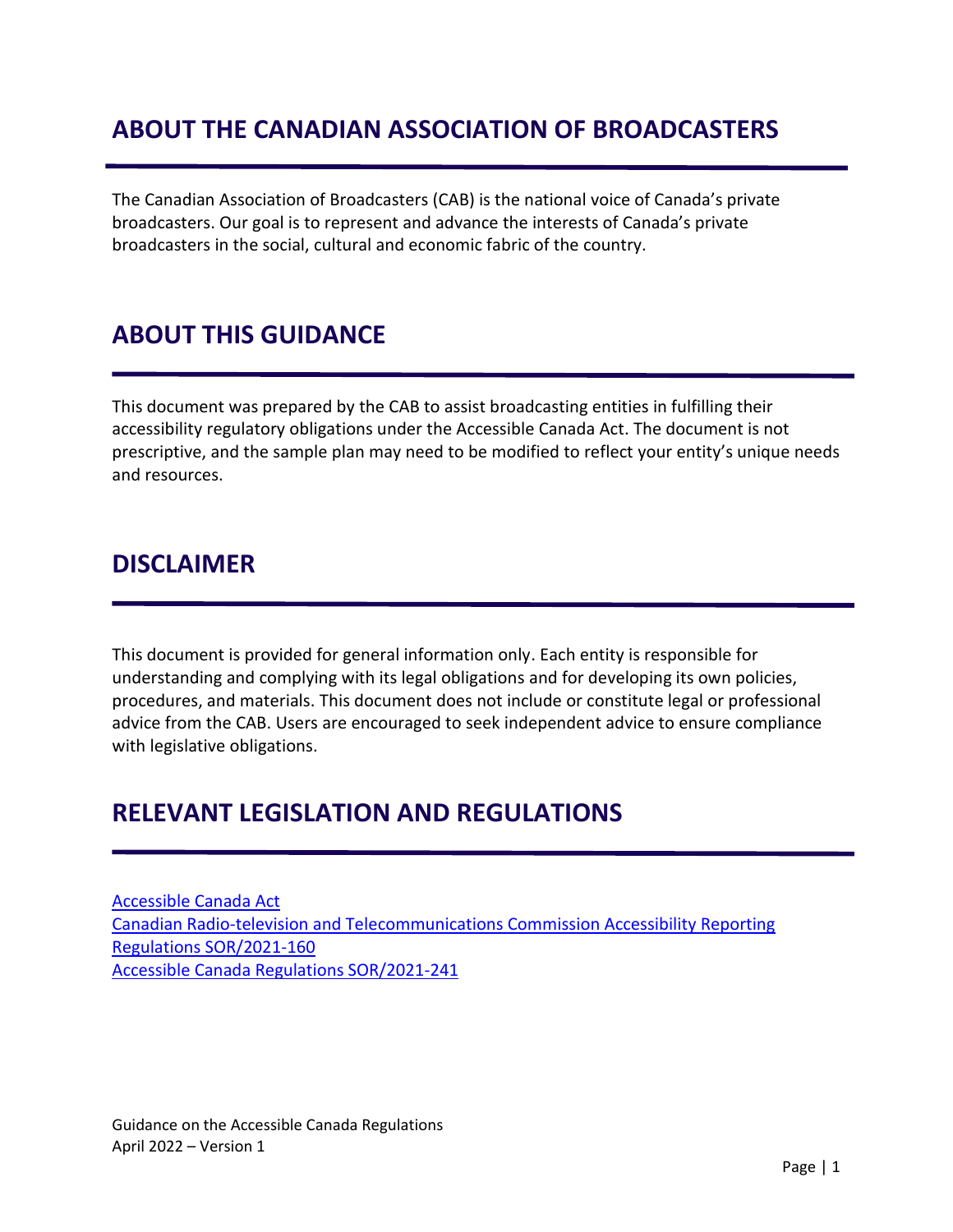# <span id="page-2-0"></span>**DOCUMENT HISTORY**

| <b>DATE</b> | <b>VERSION</b> | <b>REVISION DESCRIPTION</b>        |
|-------------|----------------|------------------------------------|
| April 2022  |                | Initial release for membership use |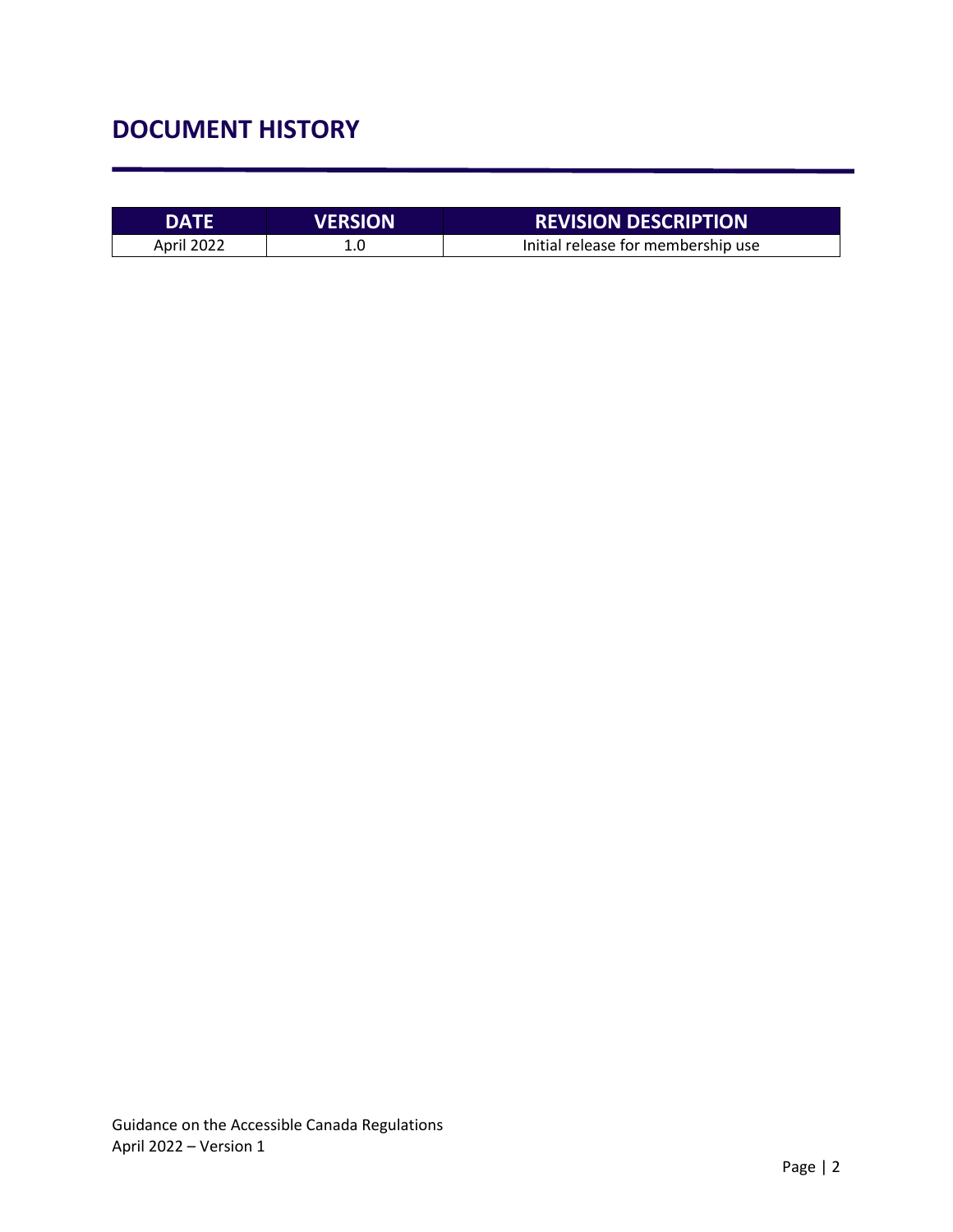<span id="page-3-0"></span>

| 1.  |                                                                                           |  |  |  |  |
|-----|-------------------------------------------------------------------------------------------|--|--|--|--|
| 2.  |                                                                                           |  |  |  |  |
| 3.  |                                                                                           |  |  |  |  |
| 4.  |                                                                                           |  |  |  |  |
| 5.  |                                                                                           |  |  |  |  |
| 6.  |                                                                                           |  |  |  |  |
| 7.  |                                                                                           |  |  |  |  |
| 8.  |                                                                                           |  |  |  |  |
| 9.  |                                                                                           |  |  |  |  |
| 10. |                                                                                           |  |  |  |  |
|     |                                                                                           |  |  |  |  |
|     |                                                                                           |  |  |  |  |
|     |                                                                                           |  |  |  |  |
|     |                                                                                           |  |  |  |  |
|     |                                                                                           |  |  |  |  |
|     |                                                                                           |  |  |  |  |
|     |                                                                                           |  |  |  |  |
|     |                                                                                           |  |  |  |  |
|     |                                                                                           |  |  |  |  |
|     | 4.3. Provisions of any order made under subsection 9(4) of the Broadcasting Act 12        |  |  |  |  |
|     | 4.4. Provisions of any regulations made under subsection 10(1) of the Broadcasting Act 12 |  |  |  |  |
|     |                                                                                           |  |  |  |  |
|     |                                                                                           |  |  |  |  |
|     |                                                                                           |  |  |  |  |
|     |                                                                                           |  |  |  |  |
|     |                                                                                           |  |  |  |  |
|     |                                                                                           |  |  |  |  |

# **CONTENTS**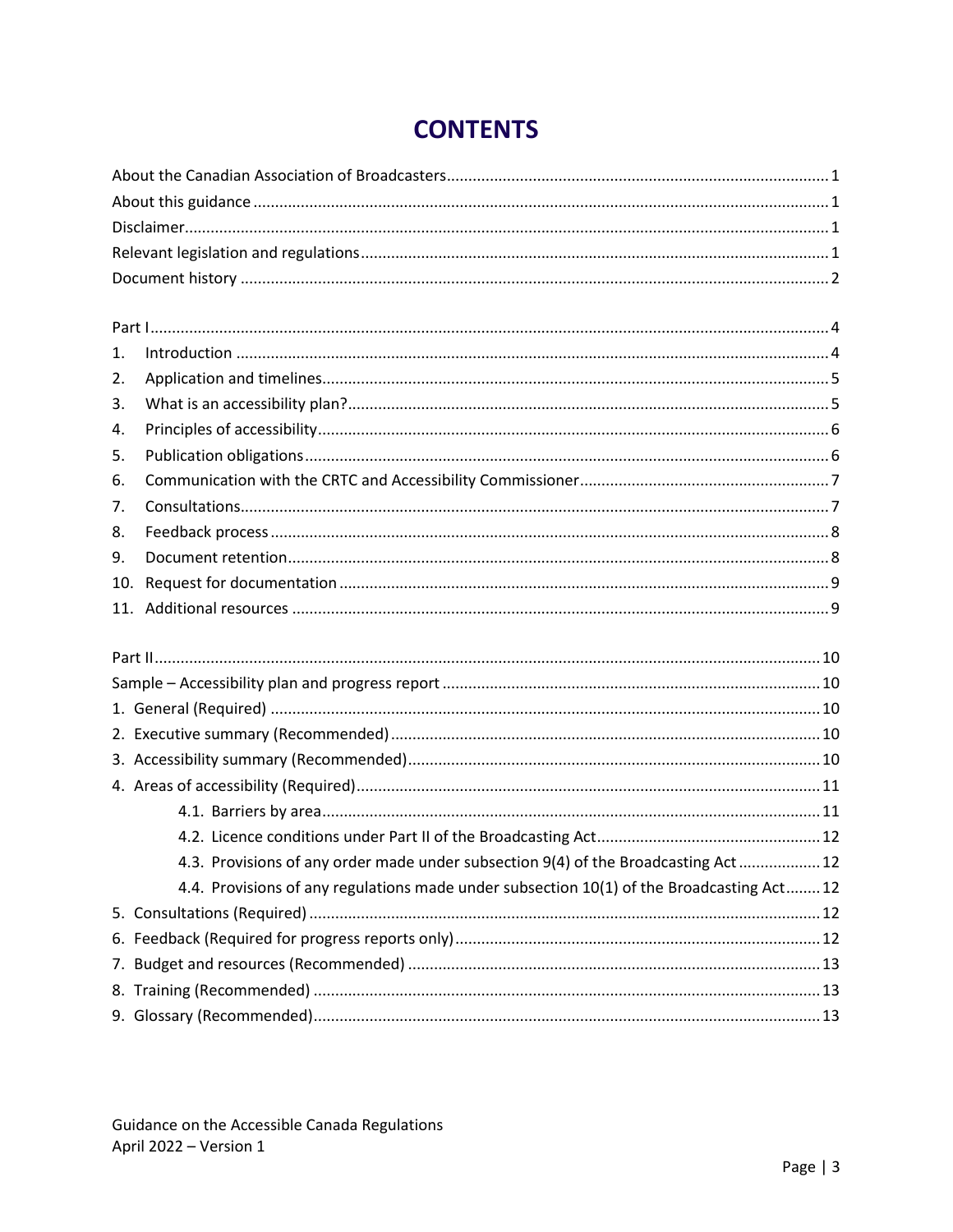# <span id="page-4-0"></span>**1. INTRODUCTION**

In 2019, the Accessible Canada Act (ACA) came into force. Its purpose is to make Canada barrier-free by January 1, 2040, by identifying and removing barriers and preventing new ones. The Act applies certain requirements to federally regulated entities, including the broadcasting sector by way of the Canadian Radio-television and Telecommunications Commission (CRTC).

In July 2021, the CRTC published a regulation about accessibility requirements for broadcasting entities. In December 2021, a general regulation for all federal entities. While the two regulations are aligned, the general Governor in Council regulation applies to all federally regulated sectors and focuses on entities as employers. The regulation from the CRTC applies only to entities in the broadcasting and telecommunications sector and focuses on their role as employers as well as service providers. Broadcasting entities are subject to both regulations, which prescribe similar requirements to ensure compliance with the ACA.

### **The regulations require broadcasting entities to:**

- 1. Prepare, publish, and regularly update an accessibility plan
- 2. Conduct consultations with persons with disabilities to inform and update the accessibility plan and progress reports
- 3. Publish a feedback process to receive and respond to feedback from the public
- 4. Prepare and publish annual progress reports on the accessibility plan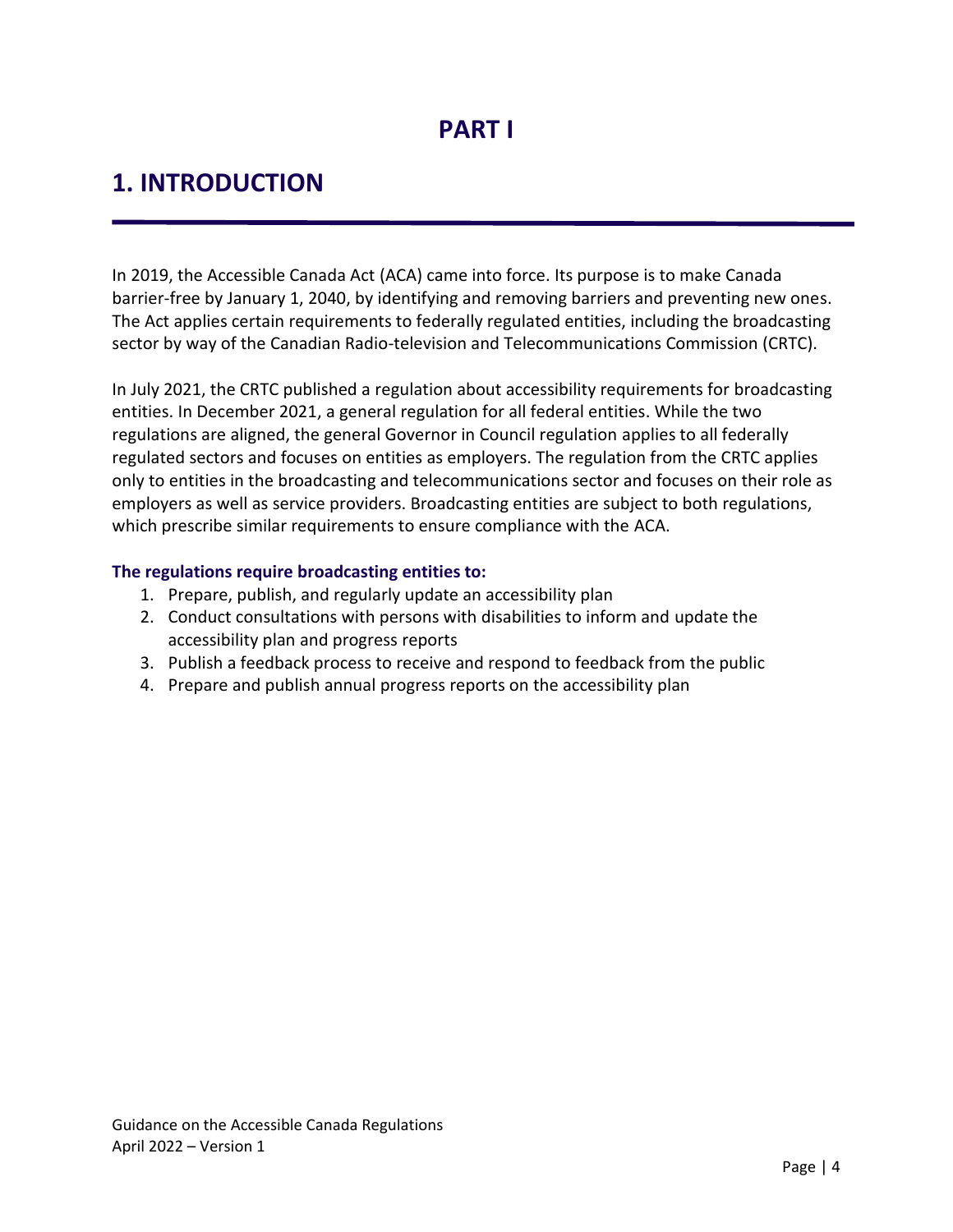# <span id="page-5-0"></span>**2. APPLICATION AND TIMELINES**

| <b>Phase</b>                                               | 100+ employees                                                               | 10-99 employees*                                                             |
|------------------------------------------------------------|------------------------------------------------------------------------------|------------------------------------------------------------------------------|
| 1. Publish the description of<br>entity's feedback process | June 1, 2022                                                                 | June 1, 2023                                                                 |
| 2. Publish the entity's first<br>accessibility plan        | June 1, 2023                                                                 | June 1, 2024                                                                 |
| 3. Publish entity's progress<br>report                     | June 1 of each year when an<br>updated accessibility plan is<br>not required | June 1 of each year when an<br>updated accessibility plan is<br>not required |
|                                                            | (2024, 2025)                                                                 | (2025, 2026)                                                                 |
| 4. Publish an updated<br>version of entity's               | Every 3 years                                                                | Every 3 years                                                                |
| accessibility plan                                         | (June 1, 2026)                                                               | (June 1, 2027)                                                               |

The accessibility regulations apply to broadcasting entities with 10 employees or more.

\* Entities with less than 100 employees must file an attestation with the CRTC by **June 1, 2022** to qualify for the later publishing deadline of June 1, 2023.

\* Entities with less than 10 employees must file an attestation with the CRTC by **June 1, 2022** to be exempted from publishing accessibility materials.

The attestation must be completed by an authorized individual of the entity (e.g., owner, officer, or director) and submitted through the CRTC's [Data Collection System.](https://services.crtc.gc.ca/GetAccess/Saml/SSO/Init?GAREASONCODE=-1&GARESOURCEID=protected&GAURI=https://services.crtc.gc.ca/pro/DCS/%3F%5Fga%3D2.51638505.193192466.1650998758%2D1034630797.1645536713%26%5Fgc%5Flang%3Deng&Reason=-1&APPID=protected&URI=https://services.crtc.gc.ca/pro/DCS/%3F%5Fga%3D2.51638505.193192466.1650998758%2D1034630797.1645536713%26%5Fgc%5Flang%3Deng) More information about the attestation process can be found in th[e guidance letter from the CRTC dated](https://cab-acr.ca/wp-content/uploads/2022/04/CRTC-staff-Letter-Lettre-du-personnel_Attestations_21_04.._.pdf) April 25, 2022 (English on page 6).

# <span id="page-5-1"></span>**3. WHAT IS AN ACCESSIBILITY PLAN?**

There is no definition of an accessibility plan provided in the ACA or the regulations.

The Government of Canada's *Summary of Guidance on Accessibility Plans* describes an accessibility plan as "a document that explains how you plan to identify and remove barriers within your organization. It should also show how you plan to prevent barriers in the future".<sup>1</sup>

<sup>&</sup>lt;sup>1</sup> Government of Canada. Summary guidance on accessibility plans. [https://www.canada.ca/en/employment](https://www.canada.ca/en/employment-social-development/programs/accessible-canada-regulations-guidance/summary-plans.html)[social-development/programs/accessible-canada-regulations-guidance/summary-plans.html](https://www.canada.ca/en/employment-social-development/programs/accessible-canada-regulations-guidance/summary-plans.html)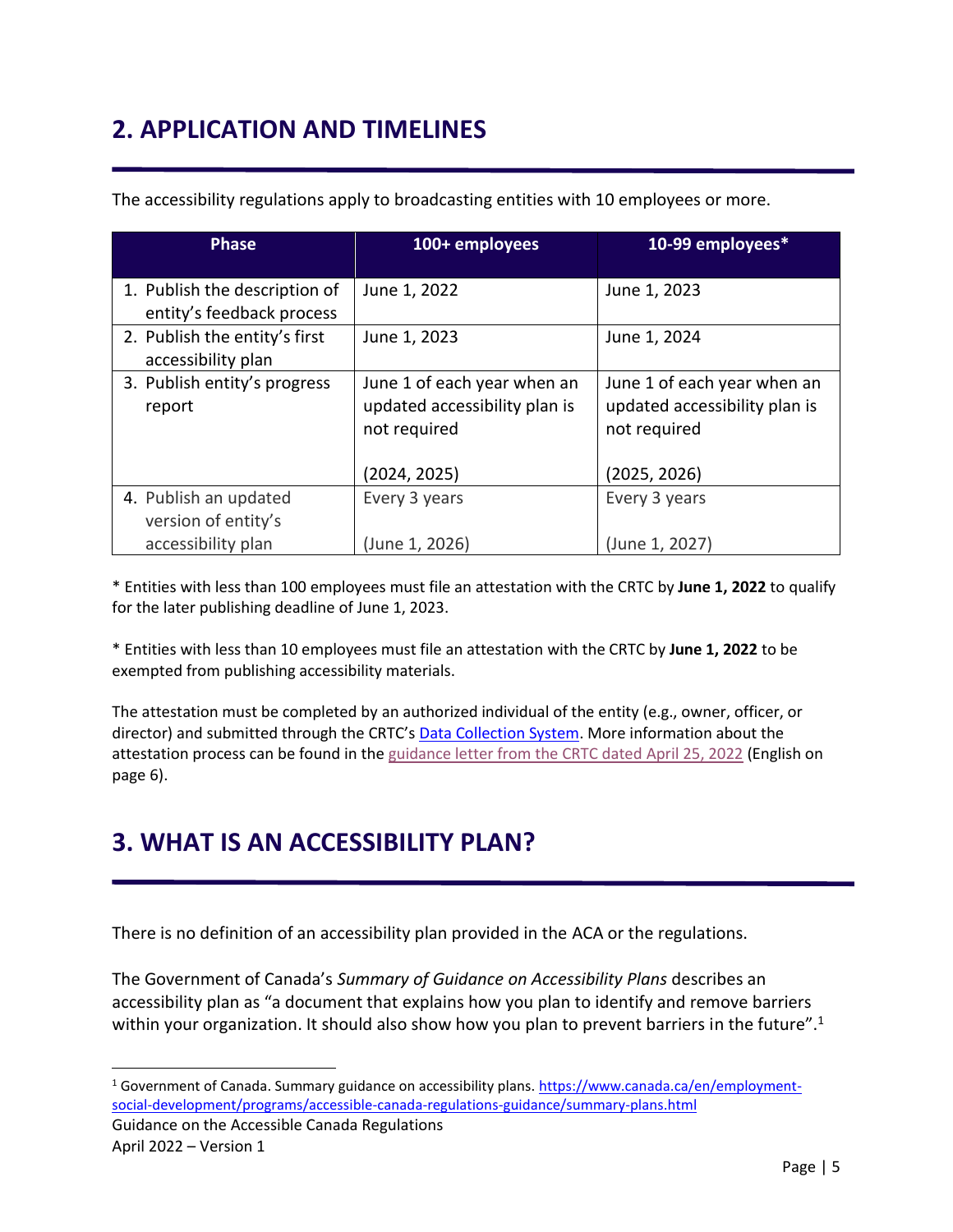# <span id="page-6-0"></span>**4. PRINCIPLES OF ACCESSIBILITY**

Broadcasting entities must prepare or update an accessibility plan while recognizing and accounting for the following principles from [Section 6 of the ACA:](https://laws-lois.justice.gc.ca/eng/acts/A-0.6/page-1.html#h-1153434)

- a) All persons must be treated with dignity regardless of their disabilities;
- b) All persons must have the same opportunity to make for themselves the lives that they are able and wish to have regardless of their disabilities;
- c) All persons must have barrier-free access to full and equal participation in society, regardless of their disabilities;
- d) All persons must have meaningful options and be free to make their own choices, with support if they desire, regardless of their disabilities;
- e) Laws, policies, programs, services and structures must take into account the disabilities of persons, the different ways that persons interact with their environments and the multiple and intersecting forms of marginalization and discrimination faced by persons;
- f) Persons with disabilities must be involved in the development and design of laws, policies, programs, services and structures; and,
- g) The development and revision of accessibility standards and the making of regulations must be done with the objective of achieving the highest level of accessibility for persons with disabilities.

# <span id="page-6-1"></span>**5. PUBLICATION OBLIGATIONS**

A broadcasting entity is required to make the most recent accessibility plan and progress report publicly available:

- $\Box$  In clear, simple, and concise language
- $\Box$  Electronically
	- $\Box$  On the main digital platform where you communicate with the public
	- $\Box$  From the homepage or by way of a hyperlink on that homepage
	- $\Box$  In a conspicuous manner
	- $\Box$  In a format that meets Level AA conformance in the Web Content Accessibility [Guidelines](https://www.w3.org/WAI/standards-guidelines/wcag/) published by the World Wide Web Consortium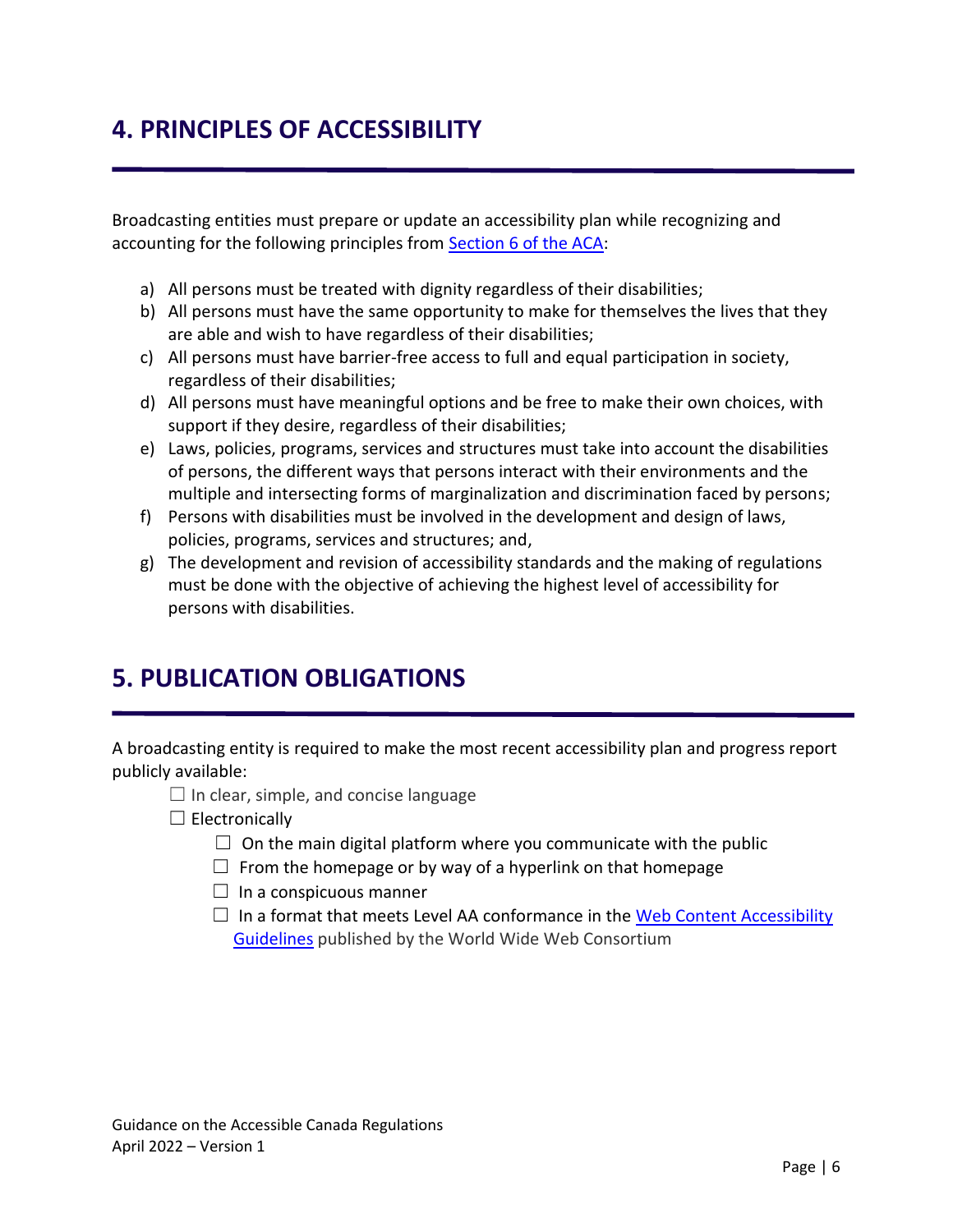# <span id="page-7-0"></span>**6. COMMUNICATION WITH THE CRTC AND ACCESSIBILITY COMMISSIONER**

### **Your entity is required to notify the CRTC and the Accessibility Commissioner about publications of:**

- $\Box$  each version of the accessibility plan
- $\Box$  the description of the feedback process
- $\Box$  any updated description of the feedback process
- $\Box$  the most recent progress report

#### **Notifications must:**

- $\Box$  Be submitted electronically
- $\Box$  Be completed within 48 hours of the publication
- $\Box$  Include a hyperlink to the URL with the published document

The CRTC will expect notifications of publications or updates to be filed using the entity's **CRTC Account (GC Key).** Further information about how to format and submit the notification is available in th[e guidance letter from the CRTC](https://cab-acr.ca/wp-content/uploads/2022/04/CRTC-Staff-Letter_-Accessible_Canada_Regulations_Notice-to-Commission_EN....pdf) dated April 27, 2022.

### <span id="page-7-1"></span>**7. CONSULTATIONS**

**Your entity must consult with persons with disabilities in:**

 $\Box$  The preparation of the accessibility plan

- $\Box$  Every updated version of the accessibility plan
- $\Box$  The preparation of the progress report

The accessibility plan and progress report must include a description of the methods used for consultation.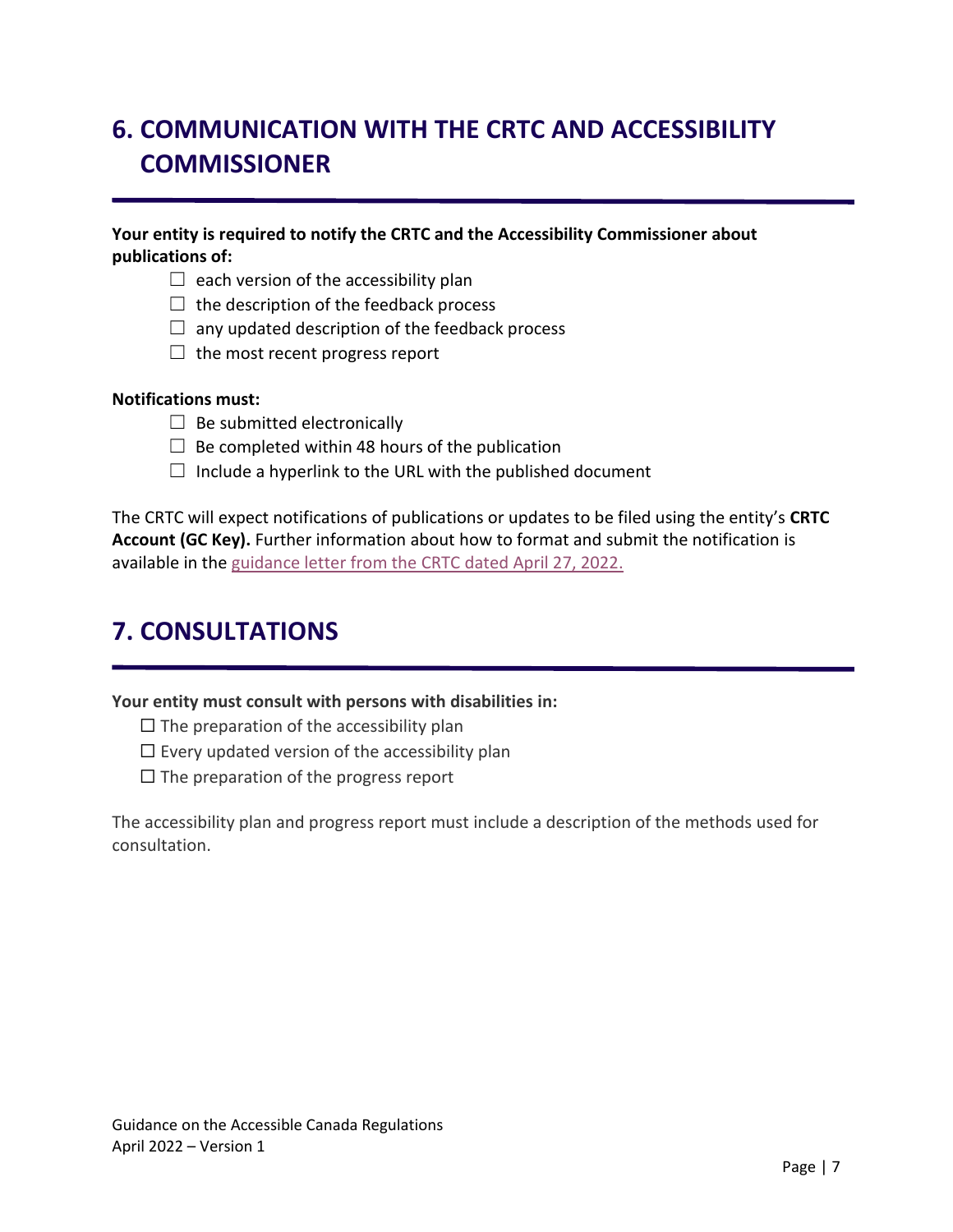# <span id="page-8-0"></span>**8. FEEDBACK PROCESS**

Your entity must designate a person to be responsible for receiving feedback on its behalf.

#### **The entity must have a process for receiving feedback about**:

- $\Box$  how your entity is implementing its accessibility plan
- $\Box$  the barriers encountered by persons dealing with your entity

#### **The process must be available**:

- $\Box$  In clear, simple, and concise language
- $\Box$  Electronically
	- $\Box$  On the main digital platform where you communicate with the public
		- $\Box$  From the homepage or by way of a hyperlink on that homepage
		- $\Box$  In a conspicuous manner
		- $\Box$  In a format that meets Level AA conformance in the Web Content Accessibility [Guidelines](https://www.w3.org/WAI/standards-guidelines/wcag/) published by the World Wide Web Consortium

### **Feedback**:

- $\Box$  can be received by telephone, email, through an online form, or any other means designated by the entity
- $\Box$  can be submitted anonymously
- $\Box$  must be acknowledged when it is not anonymous
- $\square$  must maintain privacy and confidentiality of personal information, unless consent for disclosure is obtained
- $\Box$  must be retained for seven years since the day of receipt

### <span id="page-8-1"></span>**9. DOCUMENT RETENTION**

Your entity must maintain **each** published version of its accessibility plan and progress reports accessible to the public on its digital platform for **seven years from the date on which the document was required to be published**. This means that older documents which are replaced by more current versions must remain publicly accessible until seven years after they were initially published.

Your entity is only required to have the most recent description of your feedback process publicly available for seven years.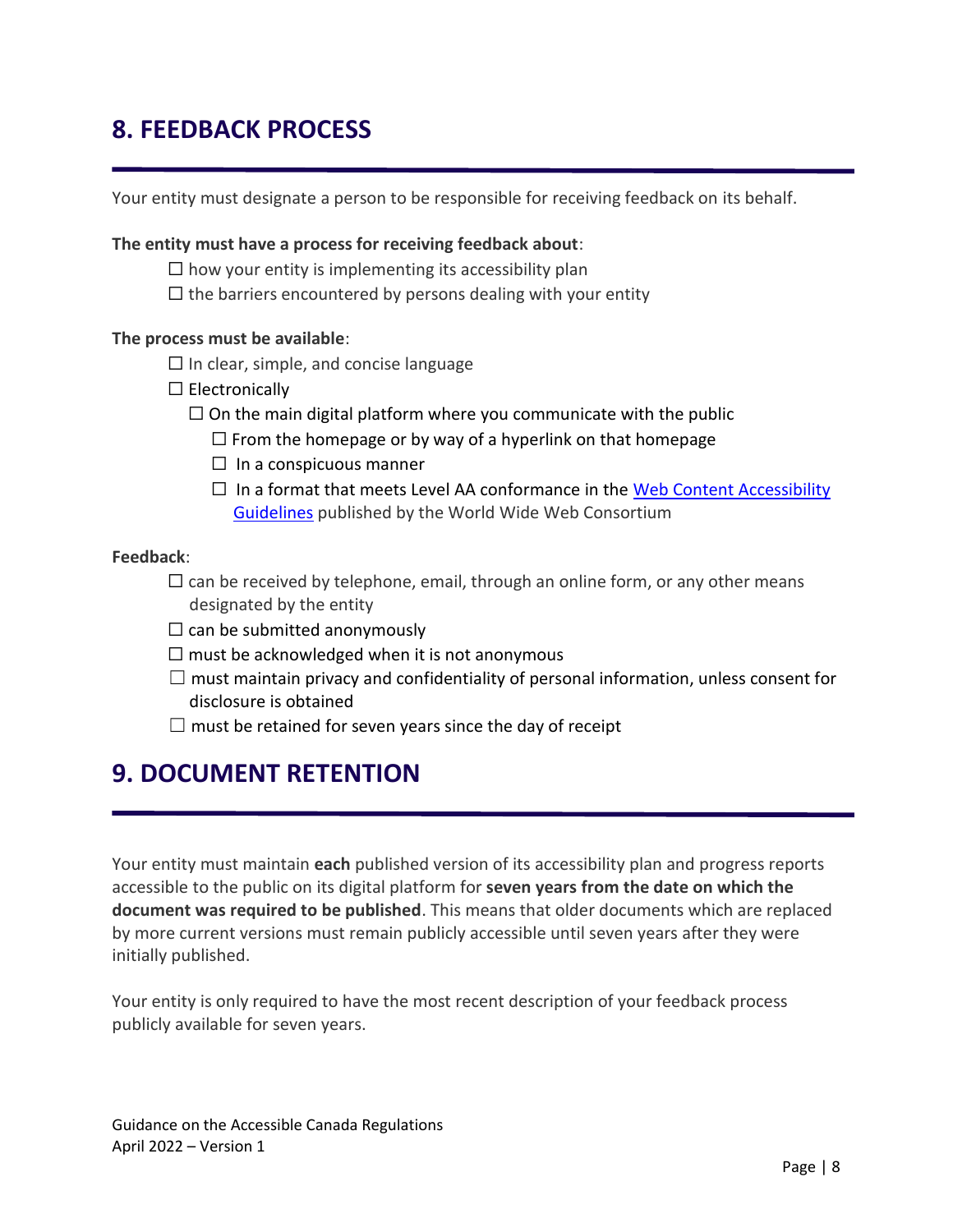# <span id="page-9-0"></span>**10. REQUEST FOR DOCUMENTATION**

A person may request a copy of the accessibility plan or progress report in an accessible format (including print, large print, braille, or other audio or electronic format), and the entity has a prescribed number of days to fulfill the request depending on the requested format.

# <span id="page-9-1"></span>**11. ADDITIONAL RESOURCES**

Government of Canada, Employment and Social Development. *Guidance on Accessibility Plans.*  22 Dec. 2021. [Https://www.canada.ca/en/employment-social](https://www.canada.ca/en/employment-social-development/programs/accessible-canada-regulations-guidance.html)[development/programs/accessible-canada-regulations-guidance.html](https://www.canada.ca/en/employment-social-development/programs/accessible-canada-regulations-guidance.html)

Government of Canada, Employment and Social Development. *Guidance on Accessibility Plans, Sample Accessibility Plan Template.* 22 Dec. 2021. [Https://www.canada.ca/content/dam/esdc](https://www.canada.ca/content/dam/esdc-edsc/documents/programs/accessible-canada/accessible-canada-regulations-guidance/GuidanceOnACR-Template_ENG.pdf)[edsc/documents/programs/accessible-canada/accessible-canada-regulations](https://www.canada.ca/content/dam/esdc-edsc/documents/programs/accessible-canada/accessible-canada-regulations-guidance/GuidanceOnACR-Template_ENG.pdf)[guidance/guidanceonacr-Template\\_ENG.pdf](https://www.canada.ca/content/dam/esdc-edsc/documents/programs/accessible-canada/accessible-canada-regulations-guidance/GuidanceOnACR-Template_ENG.pdf)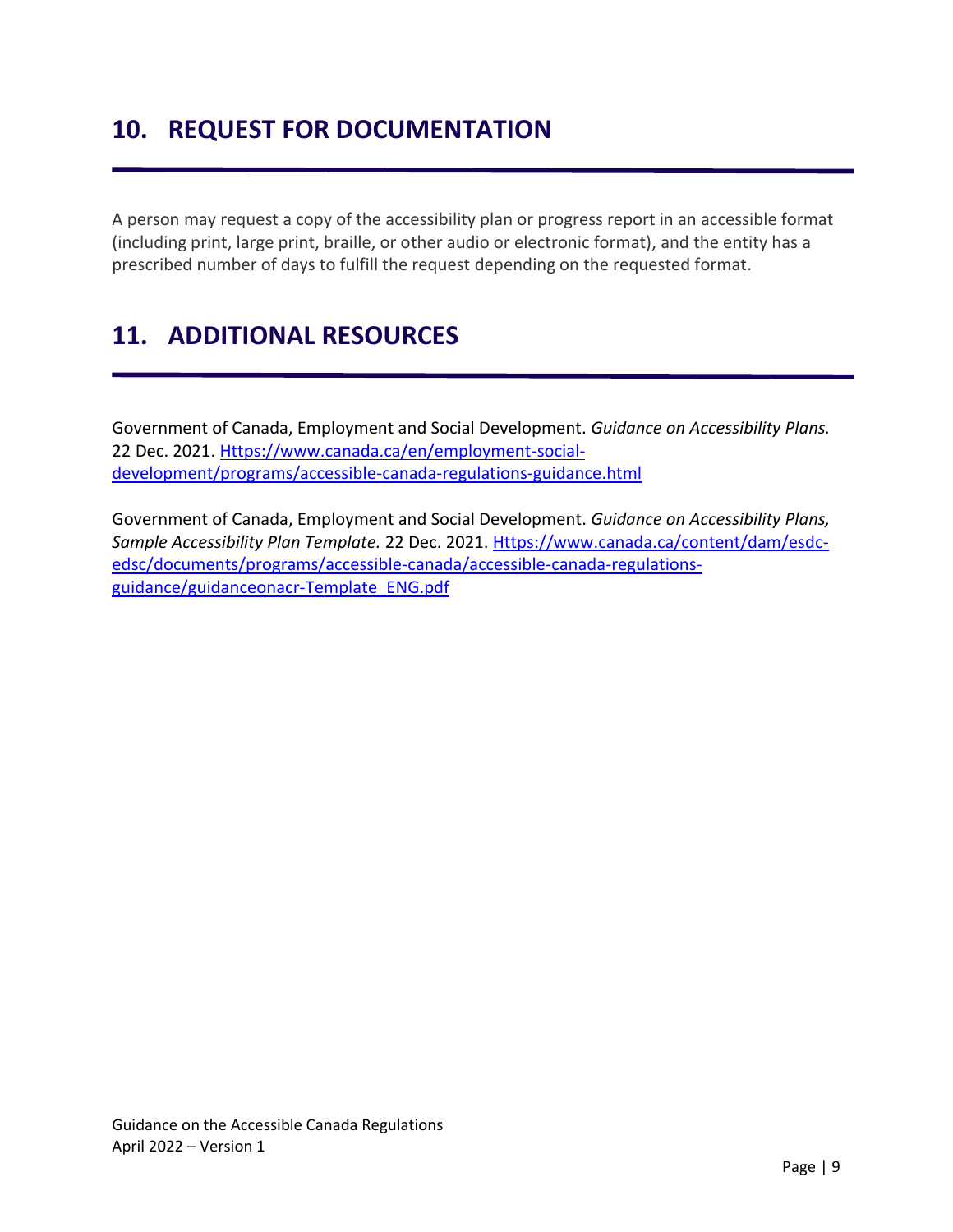### **PART II**

# <span id="page-10-1"></span><span id="page-10-0"></span>**SAMPLE – ACCESSIBILITY PLAN AND PROGRESS REPORT**

This sample can be used to generate an accessibility plan or progress report. The headers indicate whether the content in each section is required by the regulations or recommended.

### <span id="page-10-2"></span>**1. GENERAL (REQUIRED)**

- $\Box$  Position title of the person designated to receive feedback about accessibility
- $\Box$  Contact information for the public to communicate with the broadcasting entity,

including:

- $\Box$  Mailing address
- $\Box$  Telephone number
- $\Box$  Email address

Note: This contact may be used by the public for matters including requesting the entity's accessibility plan or feedback process description in alternate formats and providing feedback.

### <span id="page-10-3"></span>**2. EXECUTIVE SUMMARY (RECOMMENDED)**

- $\Box$  Short summary of the accessibility plan (1 page or less)
- $\Box$  Provide an overview of:
	- ☐ Major barriers identified
	- $\Box$  Steps taken to remove and prevent them
	- $\Box$  A summary of consultations

### <span id="page-10-4"></span>**3. ACCESSIBILITY SUMMARY (RECOMMENDED)**

 $\Box$  Short description of how accessibility aligns with your entity's goals and operations (1 page or less)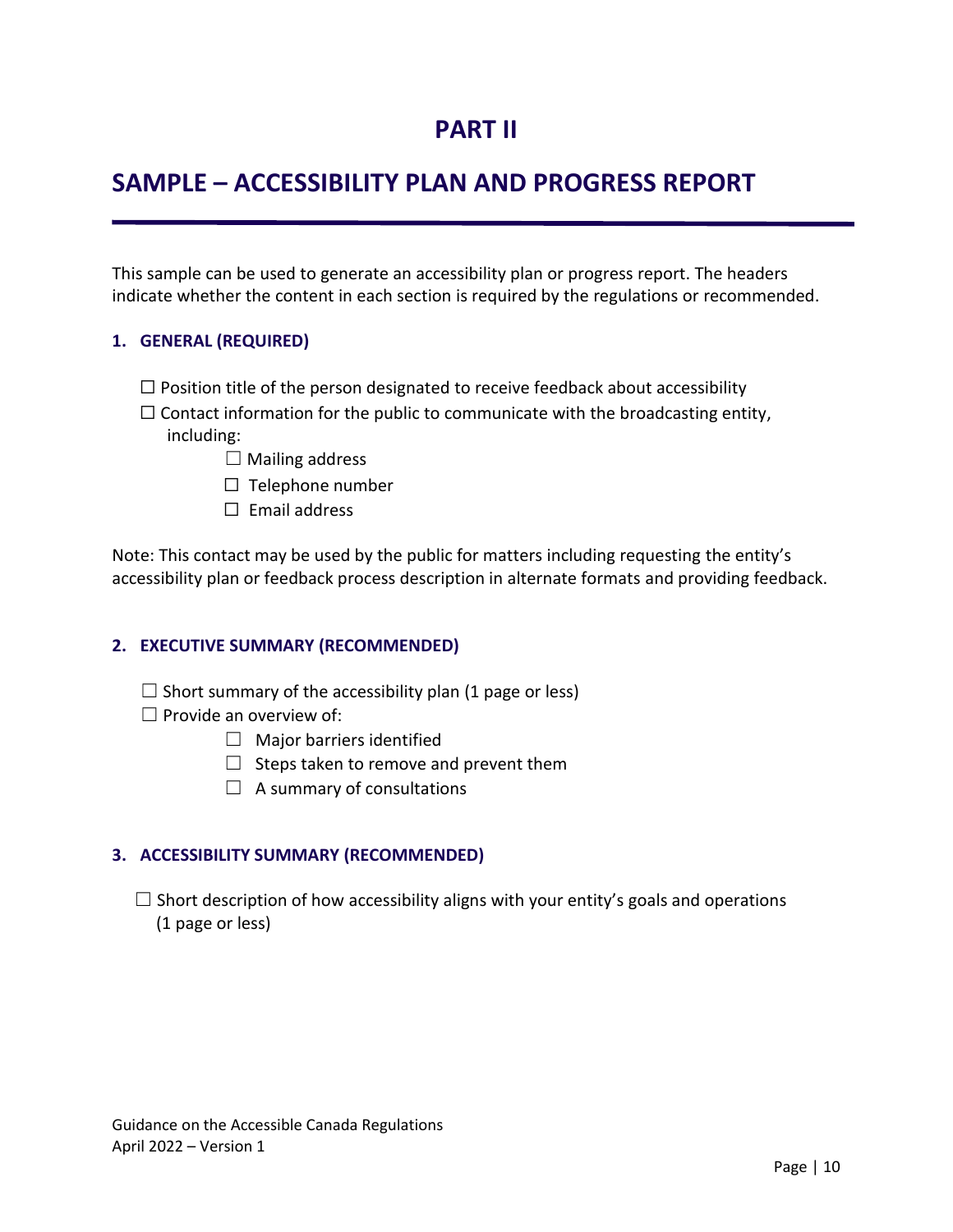### <span id="page-11-0"></span>**4. AREAS OF ACCESSIBILITY (REQUIRED)**

#### <span id="page-11-1"></span>**4.1. Barriers by area**

- $\Box$  Describe the entity's policies, programs, practices, and services in relation to the identification and removal of barriers and the prevention of new barriers in the following areas:
	- $\Box$  A) Employment
	- $\Box$  B) The built environment
	- $\Box$  C) Information and communication technologies
	- $\Box$  D) The procurement of goods, services, and facilities
	- $\Box$  E) The design and delivery of programs and services
	- $\Box$  F) Transportation

#### Notes:

- i. For each area of accessibility, consider:
	- $\Box$  Identification of barriers identified by employees, clients, consultation participants, and others
	- $\Box$  Actions you have taken or will take to remove and/or prevent those barriers
	- $\Box$  The timeline for addressing identified barriers
	- $\Box$  The roles and responsibilities of those involved in taking action to address barriers
	- $\Box$  Determining and tracking intended outcomes
	- $\Box$  The accessibility principles set out in [Section 6 of the ACA](#page-6-0)
- ii. For areas D) and E): Consider how communication in American Sign Language, Quebec Sign Language, and Indigenous sign languages relates to removing and identifying barriers and preventing new barriers.
- iii. If the area does not have any identified barriers, this can be noted under the heading.
- iv. You may use consultations with persons with disabilities to seek information and advice about barriers within these areas.
- v. Additional headings for areas that are not listed here but may be applicable to your entity may be added.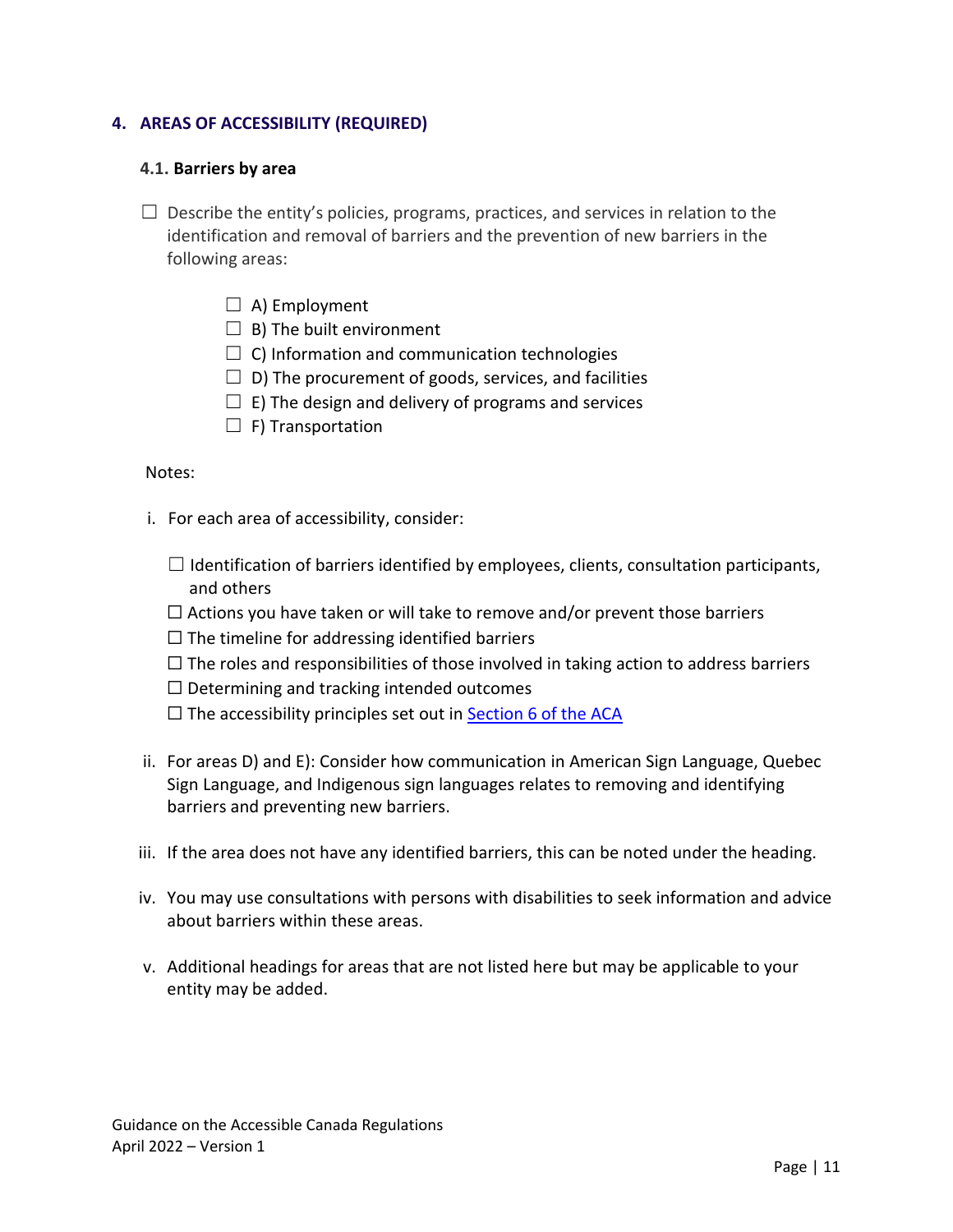### <span id="page-12-0"></span>**4.2. Licence conditions under Part II of the [Broadcasting Act](https://laws-lois.justice.gc.ca/eng/acts/B-9.01/page-2.html#h-34268)**

 $\Box$  Describe any licence conditions that relate to the identification and removal of barriers and the prevention of new barriers.

### <span id="page-12-1"></span>**4.3. Provisions of any order made under subsection 9(4) of the [Broadcasting Act](https://laws-lois.justice.gc.ca/eng/acts/B-9.01/page-2.html#h-34268)**

 $\Box$  Describe the provisions of any order that relate to the identification and removal of barriers and the prevention of new barriers.

### <span id="page-12-2"></span>**4.4. Provisions of any regulations made under subsection 10(1) of the [Broadcasting Act](https://laws-lois.justice.gc.ca/eng/acts/B-9.01/page-2.html#h-34268)**

 $\Box$  Describe the provisions of any regulations that relate to the identification and removal of barriers and the prevention of new barriers.

### <span id="page-12-3"></span>**5. CONSULTATIONS (REQUIRED)**

- $\Box$  Describe the manner for conducting consultations with persons with disabilities in the preparation of the document. This may include:
	- $\Box$  A list of whom you consulted (respecting individual participants' privacy)
	- $\Box$  What you consulted on
	- $\Box$  An explanation of how those responses informed your plan
	- $\Box$  When you consulted, including dates or time periods during which the consultation(s) occurred
	- $\Box$  The consultation process and activities (e.g., in-person events, virtual meetings, group discussions, digital surveys, etc.)
	- $\Box$  An explanation of why you chose that process and those activities
	- $\Box$  What your entity did to ensure the consultations were accessible
	- $\Box$  What data and information you received from consultation(s) and how it was Taken into consideration or will be acted on. (\*Note this is required under the "Feedback" header for progress reports – see below)

### <span id="page-12-4"></span>**6. FEEDBACK (REQUIRED FOR PROGRESS REPORTS ONLY)**

- $\Box$  Summarize what comments or data you received
- $\Box$  Explain how the comments or data received was taken into consideration

Note: Although the Feedback header is only required for progress reports, you may wish to maintain this section in your accessibility plans as well.